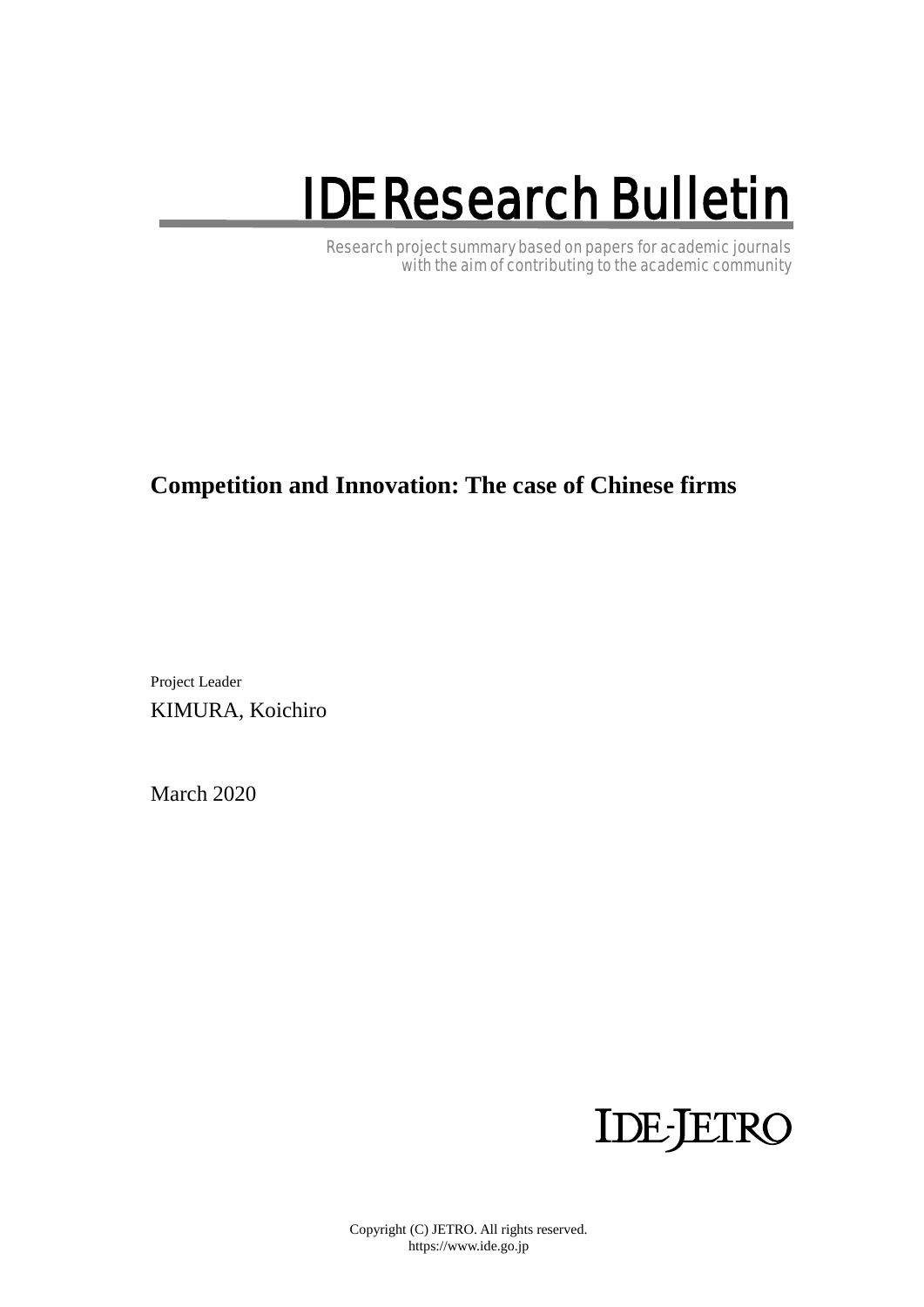#### **Organizer:**

KIMURA Koichiro Associate Senior Research Fellow Institute of Developing Economies (IDE), JETRO / IDE Bangkok Research Center, JETRO Bangkok

**Period:** April 2019 – March 2020

### **Title:**

How Do Firms Specialize? The technological positions of Chinese robotics firms

#### **Summary:**

Economic growth involves changes in industrial structure. Therefore, industrial differentiation is a major driver for changes in industrial structure, along with the disruption and the fusion of industries. Industrial differentiation means the emergence and development of industries that specialize in a different particular area of economic activities in comparison with existing industries, and that efficiently produces a new variety of products and services. How does an industry differentiate?

Although industrial differentiation has been discussed related to changes in industrial structure, many studies have focused on inter-industry relationships at the industrial level. Consequently, because the difference in technological progress among industries is determined a priori or not explicitly, it is unclear where each different specialization in the industry level come from. Since products consist of multiple technologies, not of a single technology, accordingly technological fields and their combinations for producing products, that is, the technological position, can be different for each industry and firm.

We specifically investigate the technological positions of firms and their changes in the Chinese industrial robotics industry, which has been undergoing a rapid growth recently. Using patent information for specifying technological fields that firms are focusing on, firstly, we show that the technological positions among Chinese robotics firms have been getting close to that of an early started Japanese firm. Secondly, we examine the characteristics of the technological positions of Chinese firms, and show that they have been accumulating technologies that realize basic functions of robots and those that